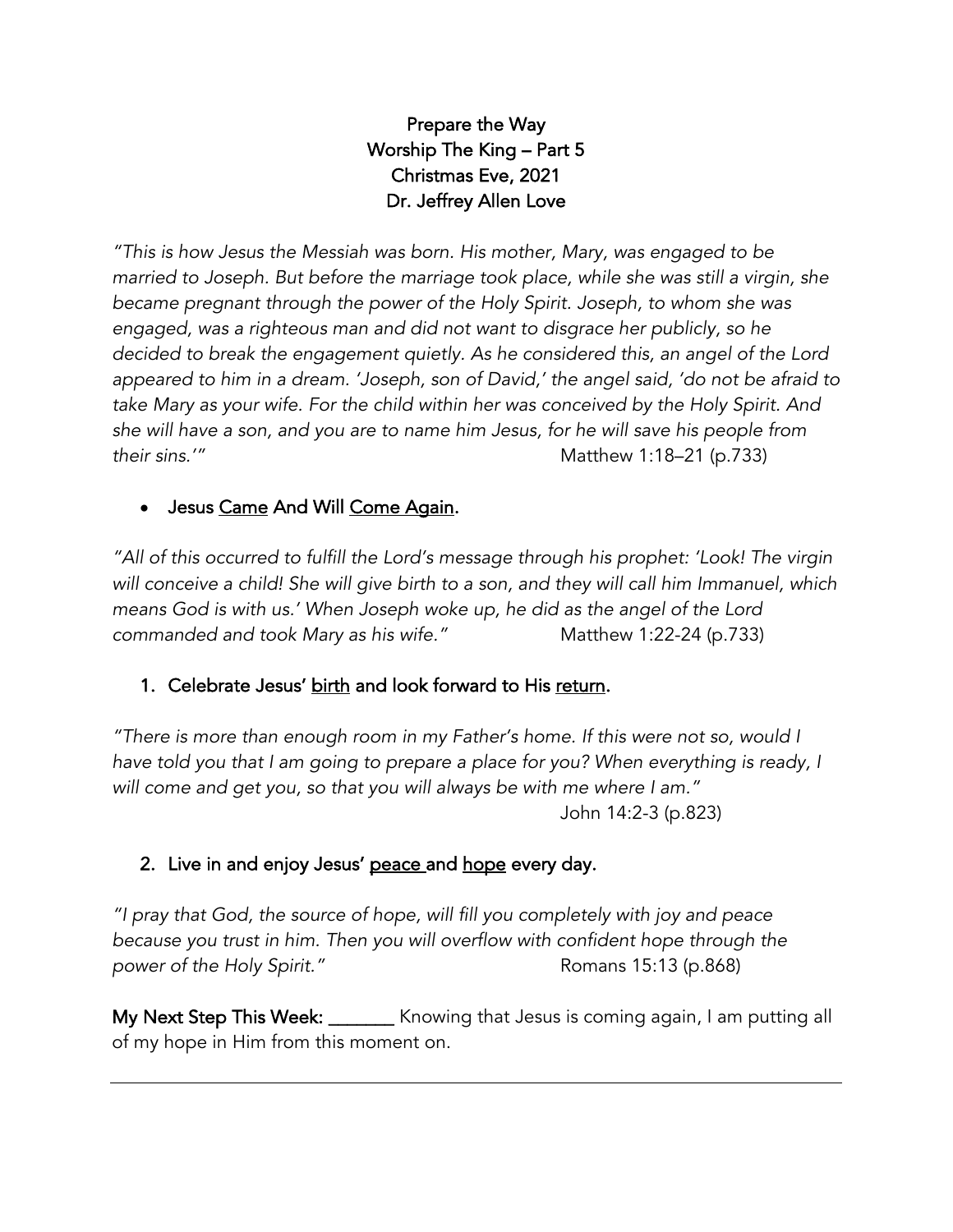Discussion/Groups Guide



Christmas Eve 2021 *Worship the King, Part 5* 



#### *Prepare the Way*

Life Groups are on break right now. We start up again the week of January 16, 2022. This guide is also great for discussions with your family and friends.

Find out more about Groups (in person and online) at alivechurch.com/groups.

#### Conversation Starters

- What is your earliest memory of Christmas?
- Did your family have any Christmas traditions? What were they?
- What traditions do you keep today?
- When did Christmas become more than an excuse to get presents?

#### Quick Review

Looking back at your Talk Notes, was there anything you heard in the service that stood out to you, challenged you, or maybe even confused you?

#### Discussion Starters from the Weekend Talk

Refer to the Talk Notes and Bible verses from the Talk Notes.

This week's One Thing: The key principle that Pastor Jeff Love challenges us with is:

# *Jesus Came And Will Come Again!*

Series Memory Verse: Matthew 4:10 (p.735)

Background: Matthew 1:18-25 (p.733)

- Joseph could have had Mary stoned for adultery because that was the law. But because he cared for her, he had decided against this course of action. The key is that this was not God's plan.
	- o See Matthew 1:1-17 (p.733); 2 Sam 7:12-13 (p.240); Psalm 132:11 (p.474); Isaiah 9:6-7 (p.523); and Isaiah 11:1 (p.525)
- We can take comfort from this as when things go away in our life or get tough, God's plan for us will be fulfilled. o See Jeremiah 29:11 (p.596)?

In his Christmas Eve Talk, Jeff encouraged us to …

- 1. Celebrate Jesus' birth and look forward to His return. *See* John 14:2-3 (p.823)
- How does it make you feel to know that Jesus is preparing a place for you to be with Him forever?